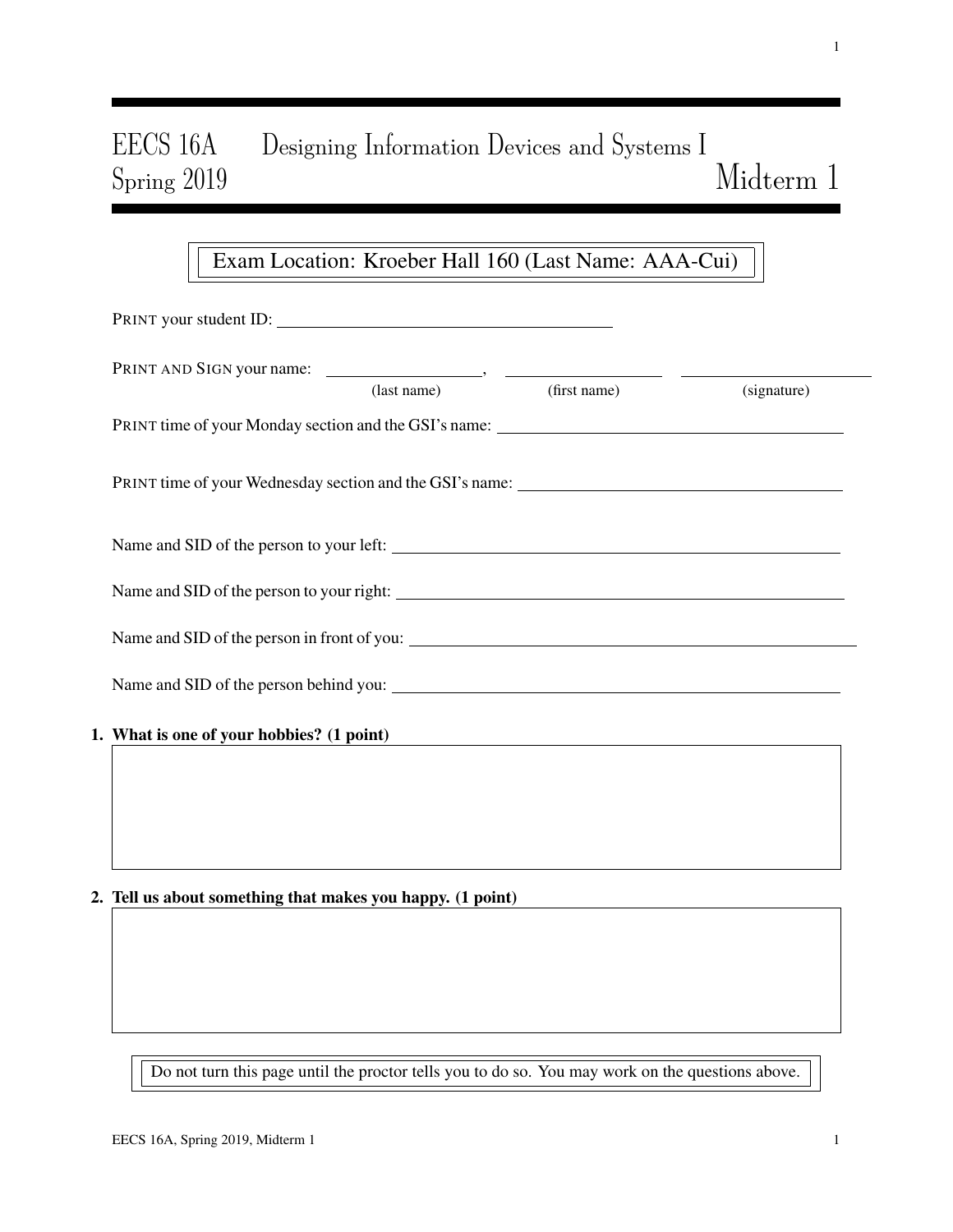Extra page for scratchwork. Work on this page will NOT be graded.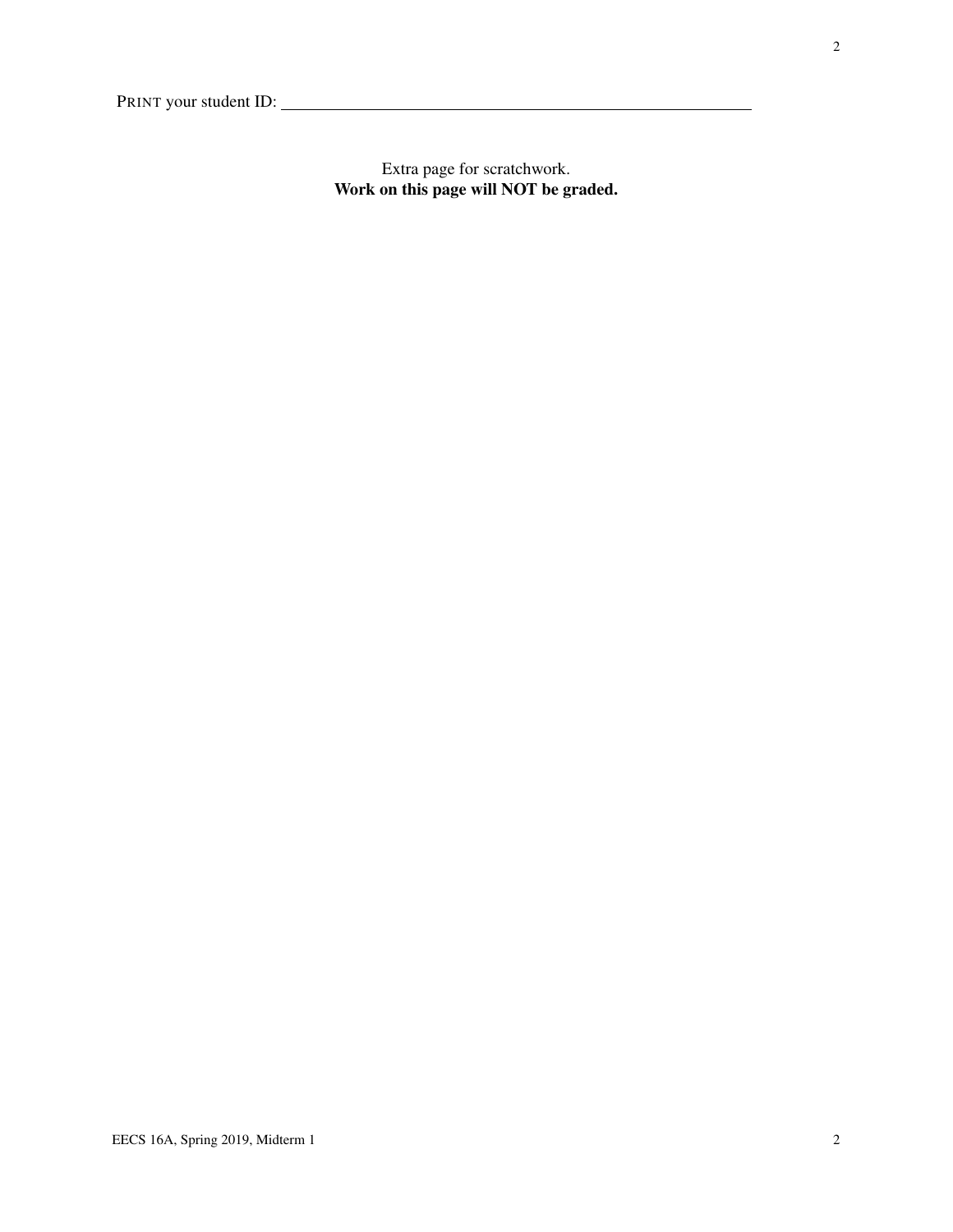#### 3. Quadcopter (12 points)

Thanks to the amazing linear algebra and circuits skills you learned in EE 16A, you have been hired by a local startup, BearQuad, a hot new delivery service that brings food to customers across the UC Berkeley campus via quadcopter. You have been tasked with developing a way to determine the thrust force each propeller must produce for the quadcopter to hover based on physical constraints on the quadcopter.

You decide to go with the standard quadcopter design with four propellers, each spinning as shown in Figure ??. Each propeller is  $\ell$  away from the center of mass of the quadcopter.

Next, you formulate some equations to describe the dynamics of the quadcopter, which are listed in Figure ??. For the quadcopter to hover, the sum of the thrust forces  $(f_1, f_2, f_3,$  and  $f_4$ ) must equal the weight of the quadcopter and its payload (*f<sup>W</sup>* ). Furthermore, for the quadcopter to reach a certain orientation, the propellers must achieve specific torques  $(n_x, n_y, \text{ and } n_z)$  about each of the *x*-, *y*-, and *z*-axes, and these torques are functions of the propeller forces. In the  $n<sub>z</sub>$  equation,  $k$  is an experimentally-determined constant, and the sign in front of *k* depends on the direction the propeller is spinning.



 $f_W = f_1 + f_2 + f_3 + f_4$  $n_x = -\ell f_1 + \ell f_3$  $n_y = \ell f_2 - \ell f_4$  $n_z = -kf_1 + kf_2 - kf_3 + kf_4$ 

Figure 3.1: Diagram of the quadcopter design.

Figure 3.2: Quadcopter dynamics equations.

(a) (2 points) Using the equations you determined about the quadcopter dynamics and in terms of *l* and *k*, find a matrix A such that

$$
\begin{bmatrix} f_W \\ n_x \\ n_y \\ n_z \end{bmatrix} = \mathbf{A} \begin{bmatrix} f_1 \\ f_2 \\ f_3 \\ f_4 \end{bmatrix}
$$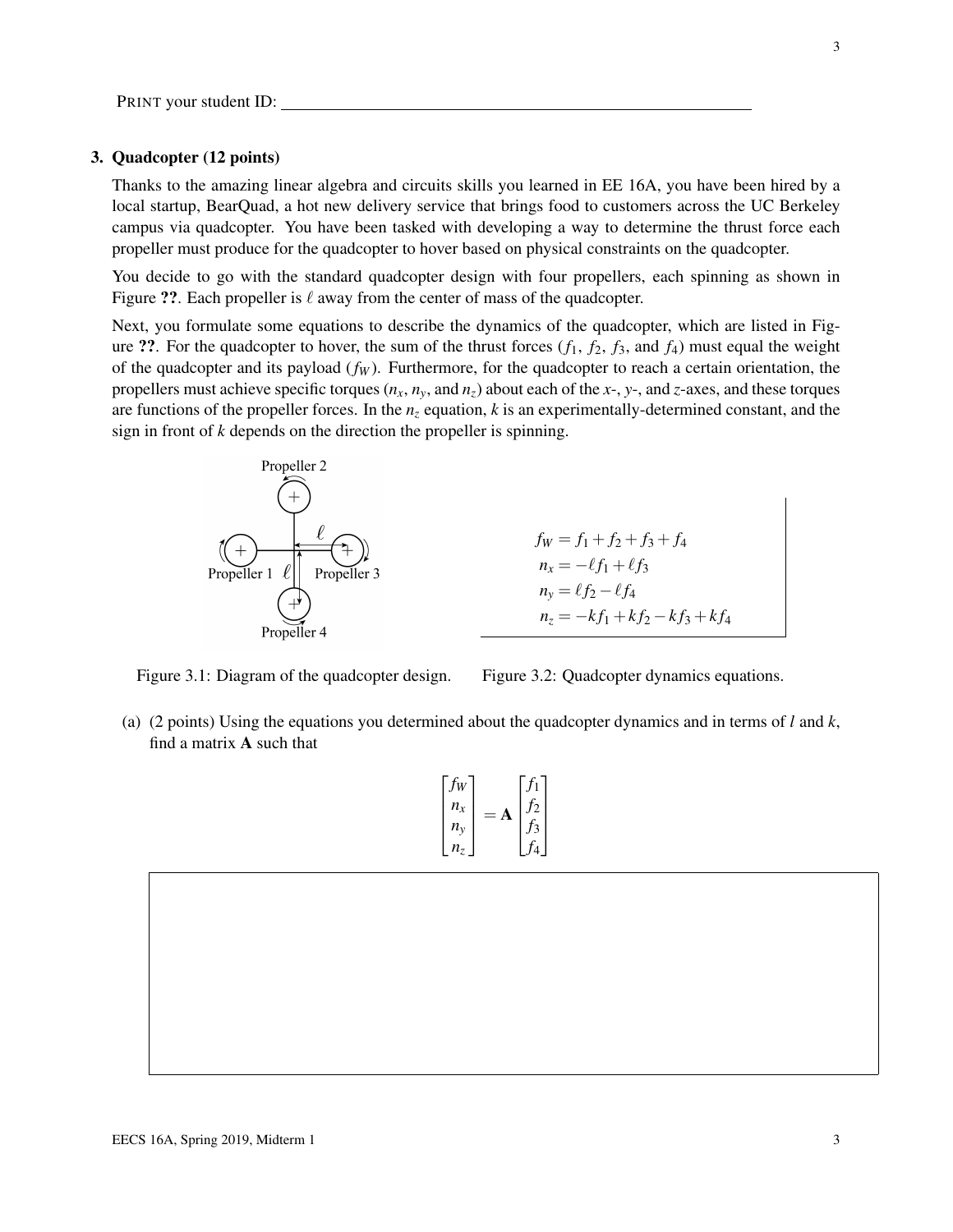(b) (4 points) Regardless of your answer in the previous part, assume that after you measure the constants  $\ell$  and  $k$ , you get the following for matrix **A**:

$$
\mathbf{A} = \begin{bmatrix} 10 & 10 & 10 & 10 \\ -2 & 2 & 2 & -2 \\ 2 & 2 & -2 & -2 \\ -0.1 & 0.1 & -0.1 & 0.1 \end{bmatrix}
$$

The matrix A converts individual thrust forces to  $f_W$  and the torques. However, as explained in the preamble to this problem, your task is to get the *individual forces from f<sup>W</sup> and the torques*. Let a new matrix B convert the total force and torques to the individual forces such that

$$
\begin{bmatrix} f_1 \\ f_2 \\ f_3 \\ f_4 \end{bmatrix} = \mathbf{B} \begin{bmatrix} f_W \\ n_x \\ n_y \\ n_z \end{bmatrix}
$$

Does this matrix B exist? Justify using Gaussian Elimination.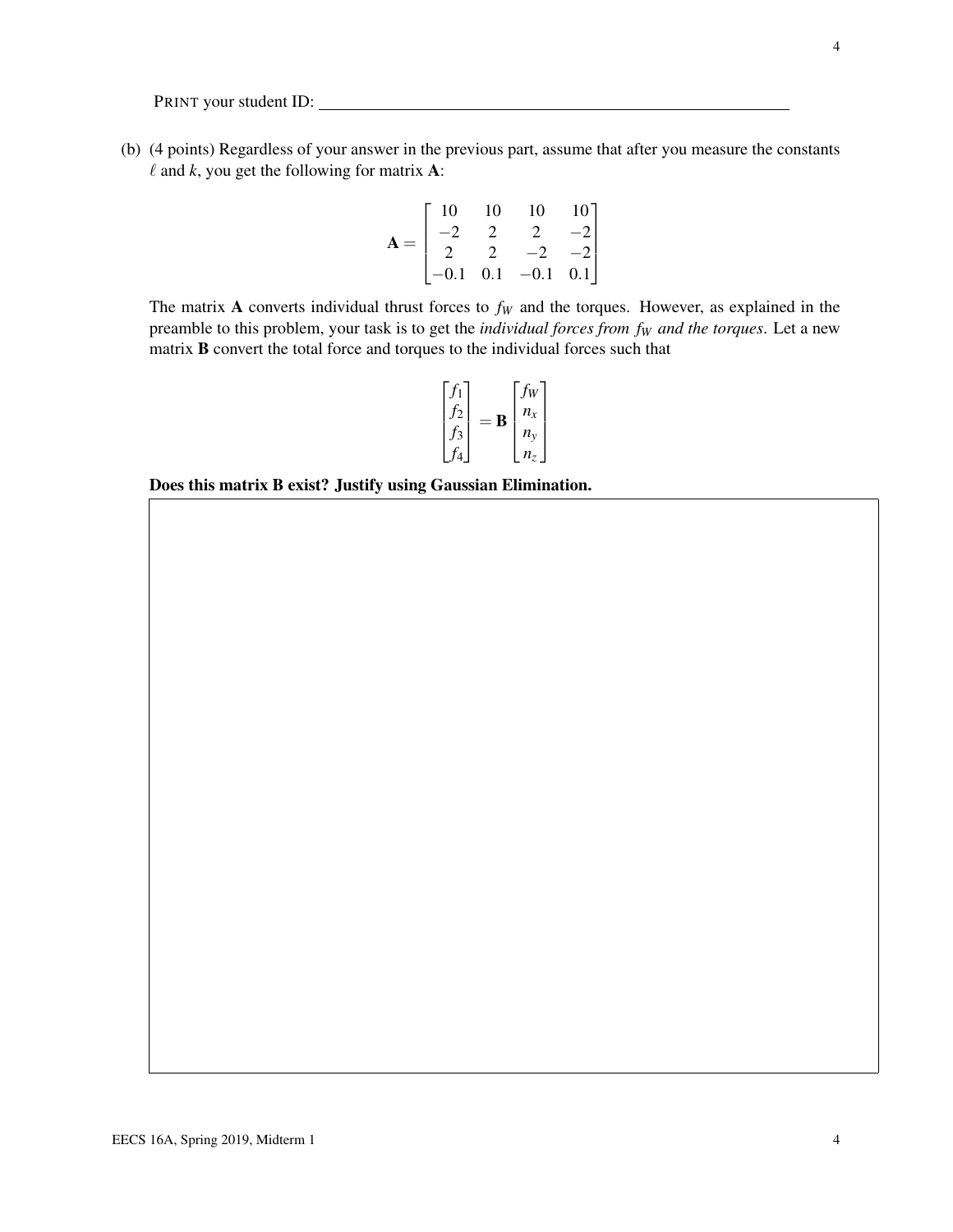(c) (6 points) You show your design to your boss. Wanting to be different from other quadcopter companies, your boss suggests you switch the spinning directions for propellers 3 and 4. This switches the signs on the  $f_3$  and  $f_4$  terms in the equation for  $n<sub>z</sub>$  but leaves the other equations unchanged. Thus, the dynamics equations become the following:

$$
f_W = f_1 + f_2 + f_3 + f_4
$$
  
\n
$$
n_x = -\ell f_1 + \ell f_3
$$
  
\n
$$
n_y = \ell f_2 - \ell f_4
$$
  
\n
$$
n_z = -kf_1 + kf_2 + kf_3 - kf_4
$$

Make a new matrix A in terms of  $\ell$  and  $k$  based on this change. Would you be able to uniquely determine the individual forces on each propeller if you switch the spinning directions of propellers 3 and 4? Explain.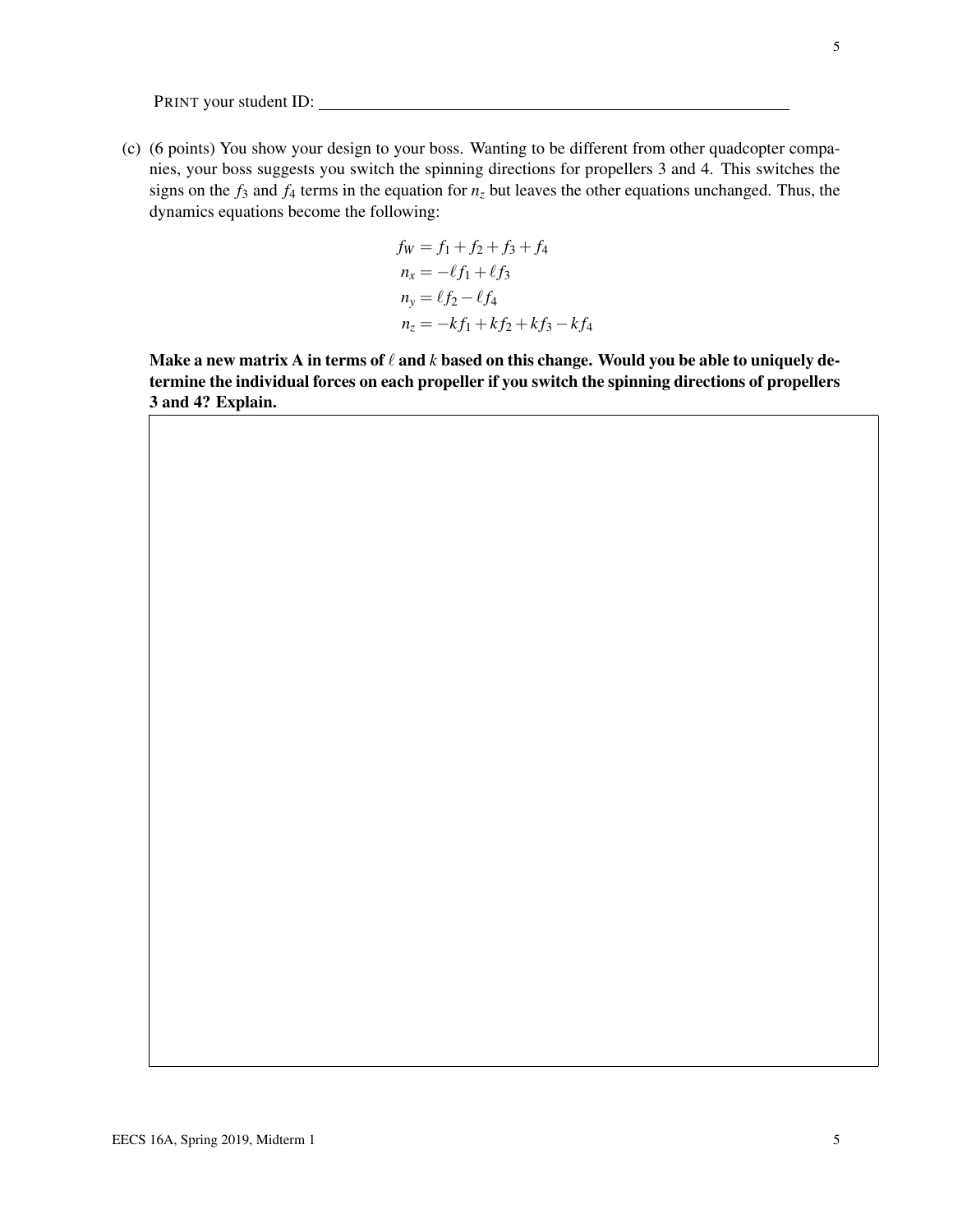#### 4. Batman (12 points)

You are the Batman. Your arch-nemesis, the Penguin, has released a swarm of 500 poisonous mechanical penguins in Gotham City. Each timestep, each penguin will move to a different location in Gotham City, cycling between Arkham Asylum, Wayne Industries, and the Batcave.

You have at your disposal 500 flying nanobots that are capable of turning off the penguins. However, each nanobot can only turn off one penguin, so we must send the exact number of nanobots as there are penguins at each location in order to defeat the Penguin.

Let *a* be the number of penguins in Arkham Asylum, *w* the number in Wayne Industries, and *b* the number in the Batcave.

We denote  $\vec{x} =$  $\sqrt{ }$  $\overline{1}$ *a w b* 1  $\vert \cdot$ 

- (a) (8 points) Your casual acquaintance, Bruce Wayne, has provided you with two sensors to help you. Let *t*<sup>1</sup> denote the total number of penguins in Arkham Asylum and Wayne Industries, which is measured by sensor 1. Let  $t_2$  denote the total number of penguins in Wayne Industries plus two times the number in the Batcave, which is measured by sensor 2.
	- i. (2 points) Write a system of equations to solve for the number of penguins at each location. Express it in matrix form,  $A\vec{x} = \vec{b}$ .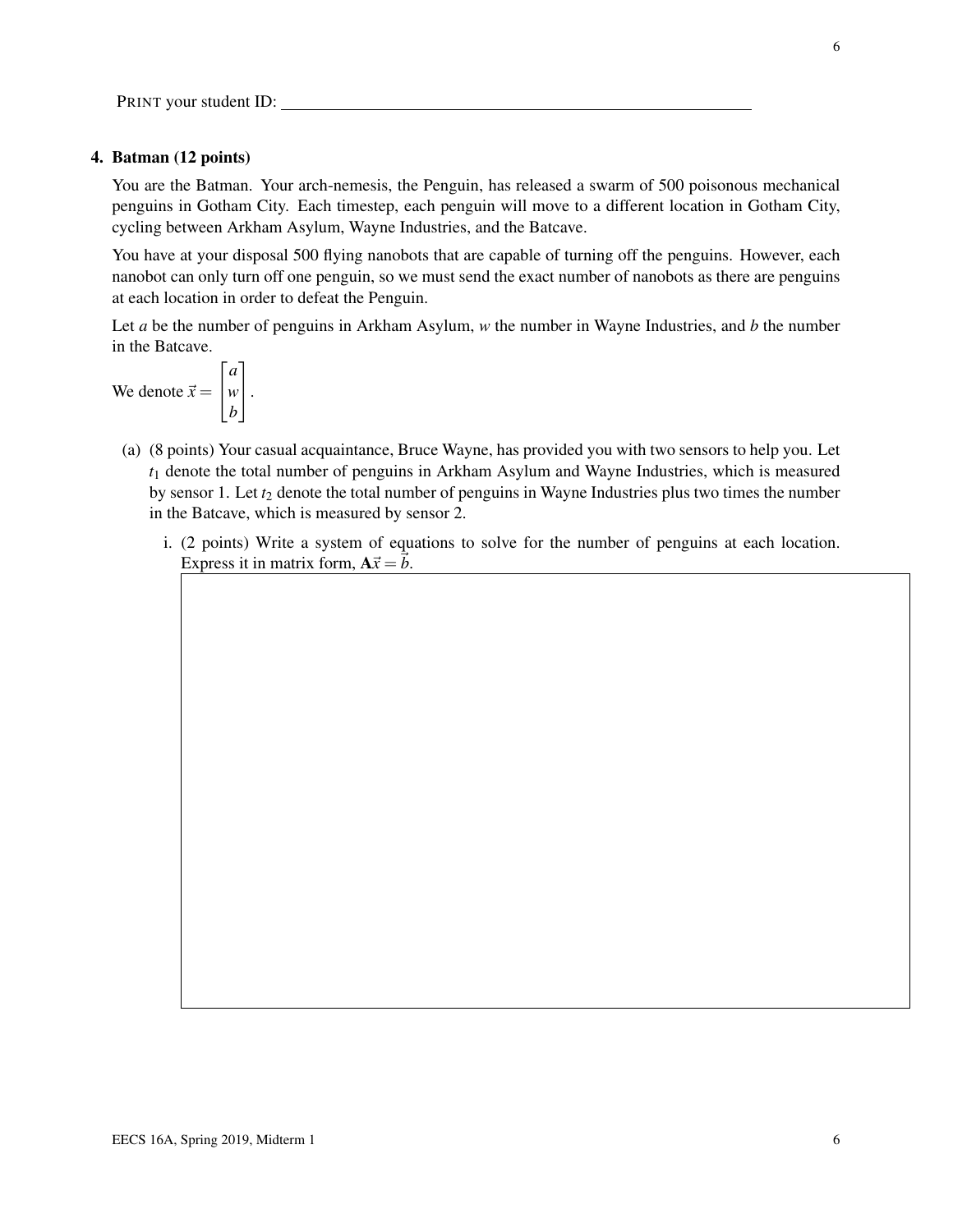ii. (4 points) Find a basis for the nullspace of A.

iii. (2 points) Given this nullspace, can we find the exact number of penguins at each location? Explain your answer.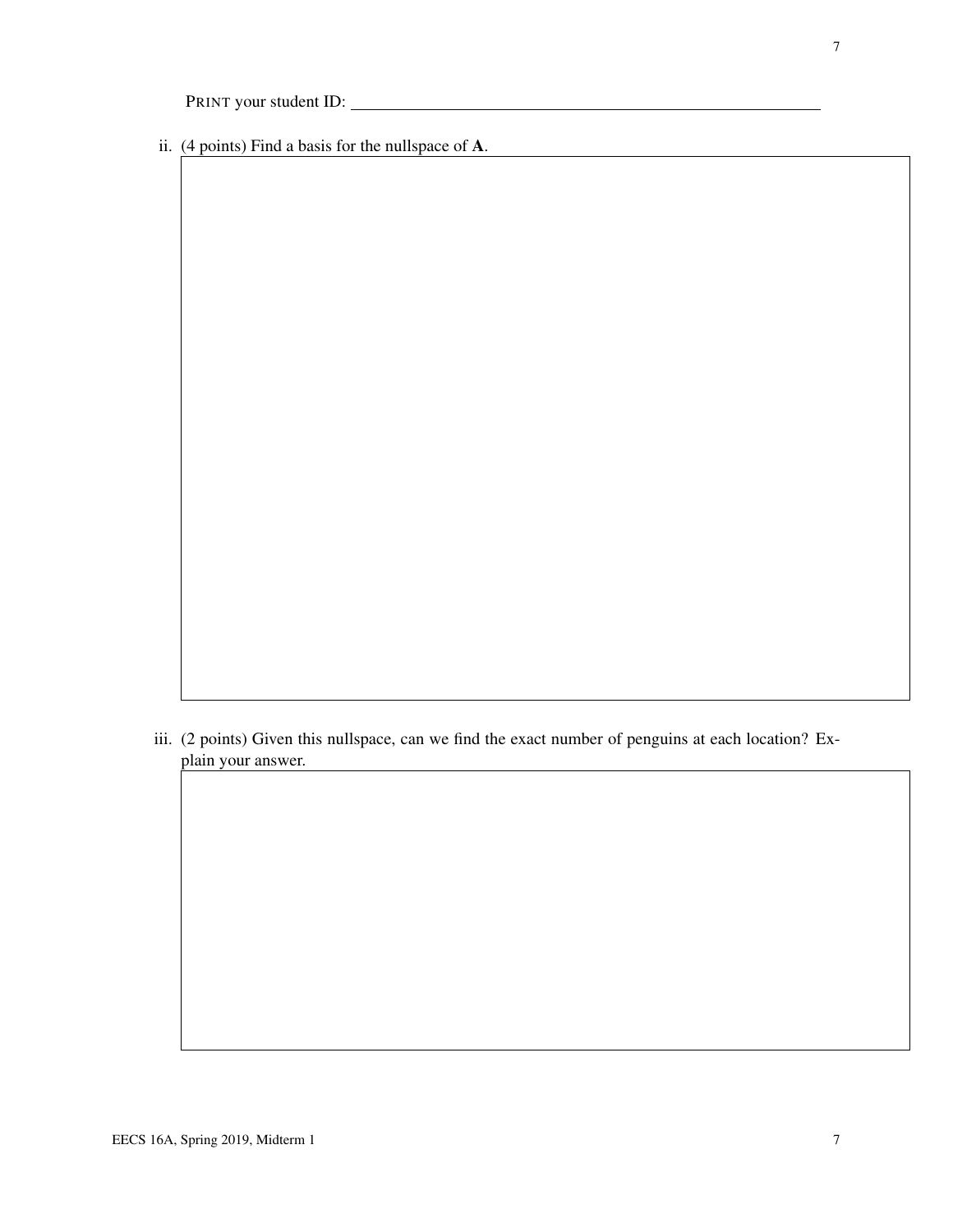(b) (4 points) Desperate, you turn to the Riddler for help. He promises to give you an antidote for the penguin poison if you prove the following:

Let **U** and **V** be  $n \times n$  matrices. If  $UV = 0$ , prove that every vector in col(**V**) is in nul(**U**).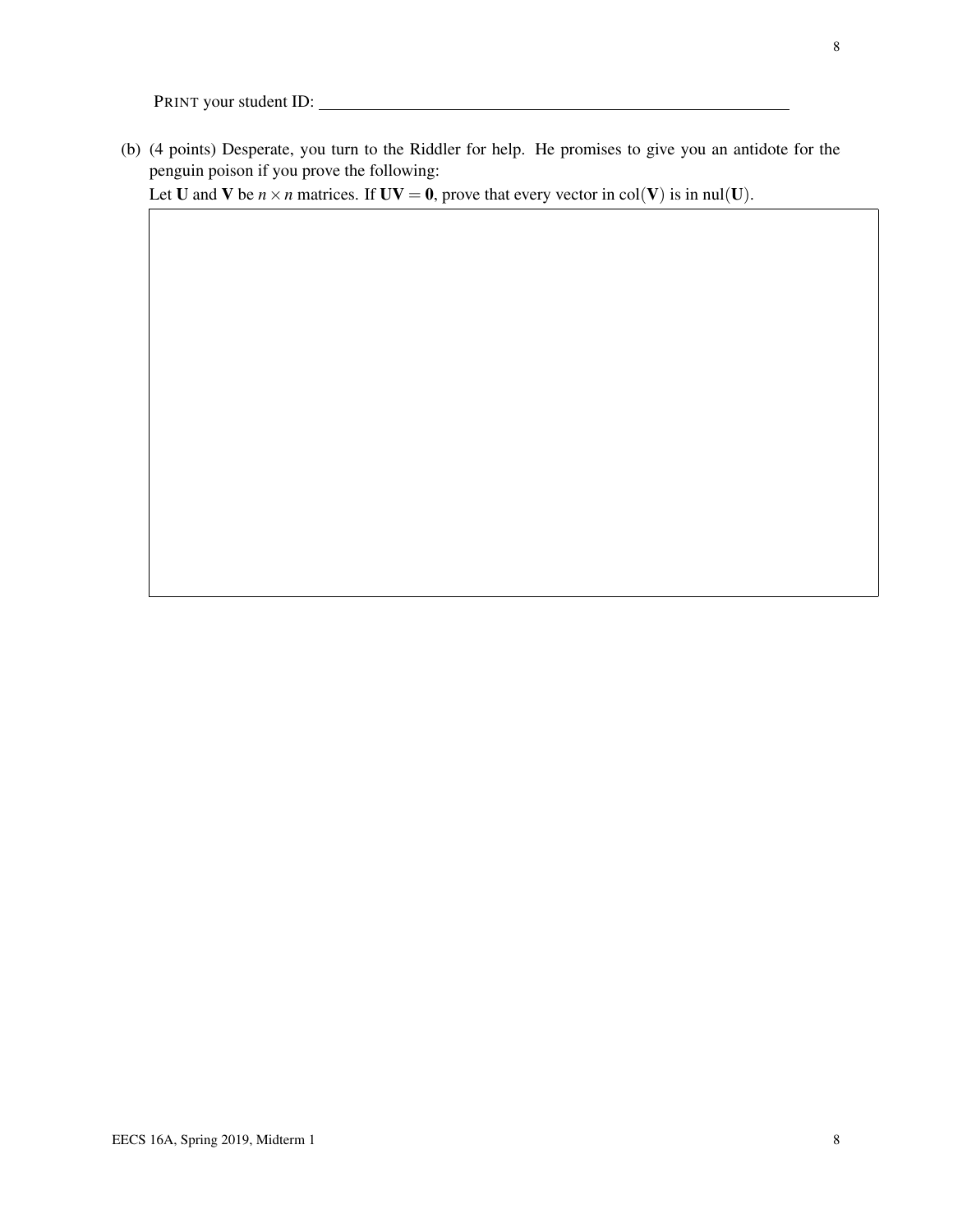#### 5. Intro to Intro to Quantum Computing (18 points)

Concepts from linear algebra show up everywhere, and one of the more interesting applications is in quantum mechanics. In particular, "spin", a fundamental property of a particle and the foundation of quantum computing, can be described using vectors. Your TAs Nick and Ryan want to make a quantum computer, and are trying to understand spin, but they need your help!

Spin states can be represented as a 2-element vector. A particle like an electron can have a state of either *spin up* (represented as  $\vec{\chi}_+$ ), or *spin down* (represented as  $\vec{\chi}_-$ ) which turn out to be eigenvectors of a special matrix called a spin matrix (represented as S). Their corresponding eigenvalues are also important, and tell you the spin *value* for that particle. There are multiple spin matrices, but we will look at just two of them. We'll leave their significance for Physics 137A.

(a) (4 points) In order to help them out, we first want to explain to Nick and Ryan that to find the possible spin states and spin values for a given spin matrix, we just need to find the eigenvectors and eigenvalues of that matrix. Assume we are given the spin matrix  $S_x$ , as shown below

$$
\mathbf{S_x} = \begin{bmatrix} 0 & \frac{\hbar}{2} \\ \frac{\hbar}{2} & 0 \end{bmatrix}
$$

where  $\hbar$  is a constant.

Find the eigenvectors and eigenvalues of the above matrix.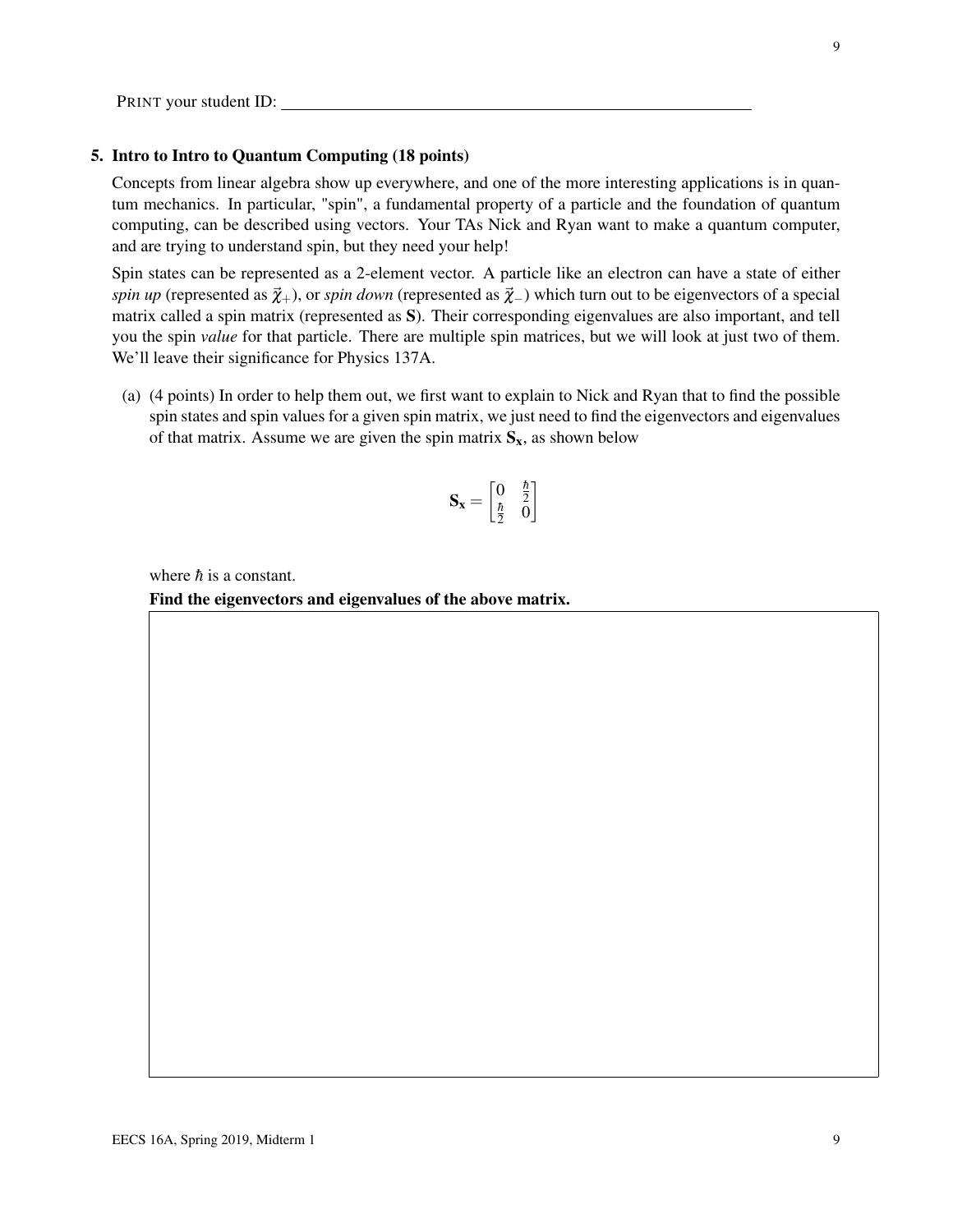(b) (5 points) Unfortunately, quantum mechanics has a lot of randomness. When you measure the spin, you will get one eigenvector or the other, but until then you can't know what you will get. This is because spin state vectors are always linear combinations of spin up/down vectors before measurement. To reiterate:

Any possible unmeasured spin state vector,  $\vec{\gamma}$ , is a linear combination of the spin up and spin down vectors ( $\vec{\chi}_+$  and  $\vec{\chi}_-$ ).

If we know  $\vec{\gamma}$ , then we can still determine which eigenvector we're more likely to get after we measure the spin. If we have a state  $\vec{\gamma} = a\vec{\chi}_+ + b\vec{\chi}_-$  then the likelihood of finding the particle in the spin up state is  $|a|^2$  and is  $|b|^2$  for the spin down state.

Let's take a look at how this works with a different spin matrix  $S_z$ , shown below.

$$
\mathbf{S}_{\mathbf{z}} = \begin{bmatrix} \frac{\hbar}{2} & 0 \\ 0 & -\frac{\hbar}{2} \end{bmatrix}
$$

with eigenvector/eigenvalue pairs

$$
(\vec{\chi}_{+} = \begin{bmatrix} 1 \\ 0 \end{bmatrix}, \lambda_{+} = \frac{\hbar}{2})
$$
 and  $(\vec{\chi}_{-} = \begin{bmatrix} 0 \\ 1 \end{bmatrix}, \lambda_{-} = -\frac{\hbar}{2})$ 

Where  $\hbar$  is a constant. Nick has an electron in an initial state  $\vec{\gamma}$  that he hasn't measured yet and he wants to know what to expect.

For the initial unmeasured state  $\vec{\gamma} = \frac{1}{5}$ 5  $\sqrt{3}$ 4  $\rceil$ , determine which spin is more likely, up or down, and determine the probability  $(|a|^2 \text{ or } |b|^2)$  for that spin.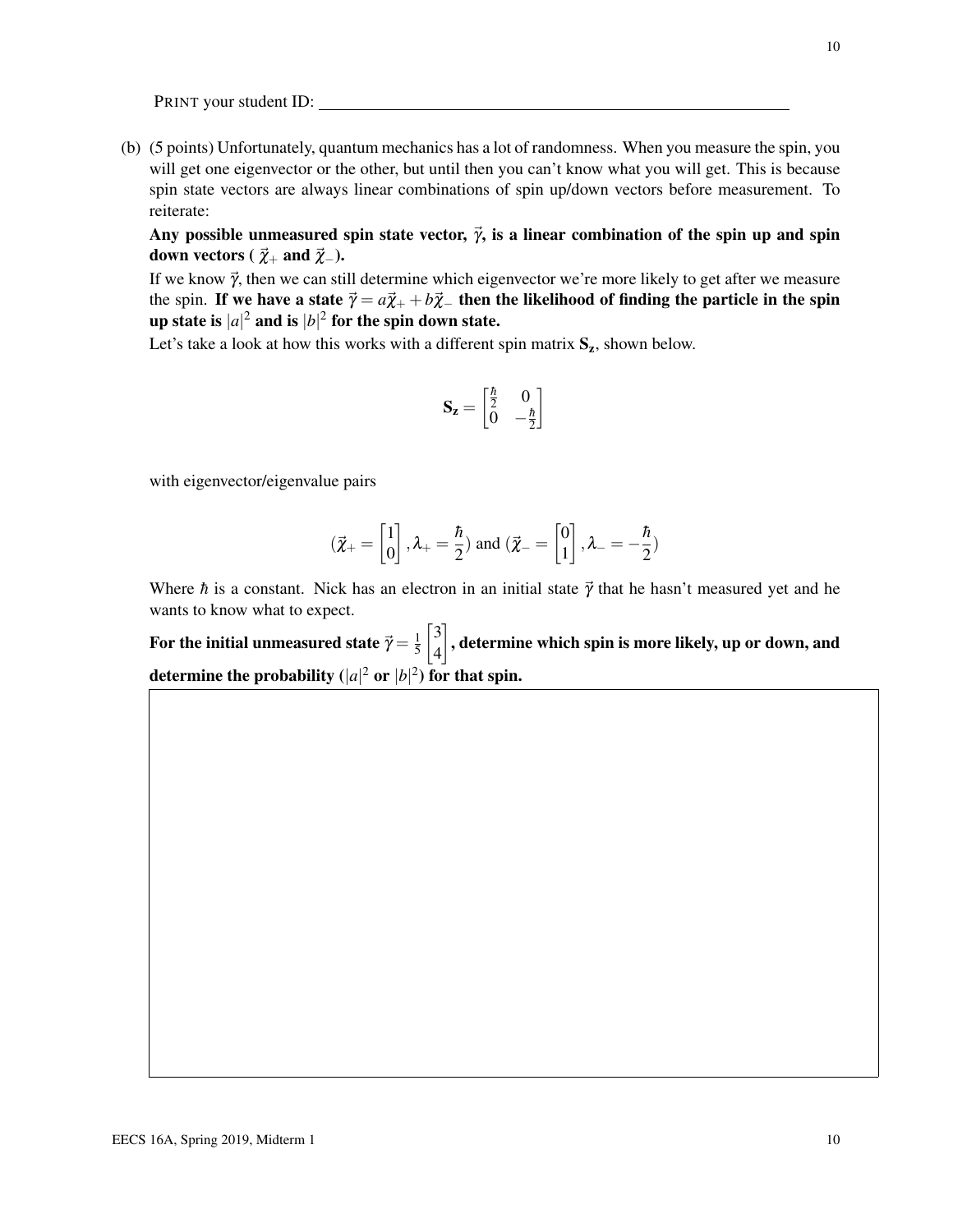(c) (4 points) The previous part tells you what spin state (and therefore spin value) to expect after a single measurement, but sometimes we're more concerned with the average measurement.

For a real-valued  $\vec{\gamma}$  you can determine what the average expected spin value is by computing  $\vec{\gamma}^T$ S<sub>z</sub> $\vec{\gamma}$ .

Now Ryan wants to know what the average expected spin value of Nick's electron is.

What is the average expected spin value for the state  $\vec{\gamma}$  in part (b)?

(d) (5 points) Now let's show something more general. In quantum mechanics, the energy of a system is given by Schrodinger's Equation,

 $H \vec{\psi} = e \vec{\psi}$ 

where  $e$  is a constant that represents the energy of the system, and is the eigenvalue corresponding to the state eigenvector  $\vec{\psi}$ . We often want to measure the energy of a system to determine which state it's in, but it's not always so simple.

Show that for matrix H, if two states  $\vec{\psi}_1$  and  $\vec{\psi}_2$  have the same eigenvalue *e*, then any linear combination of the two has the same eigenvalue *e*.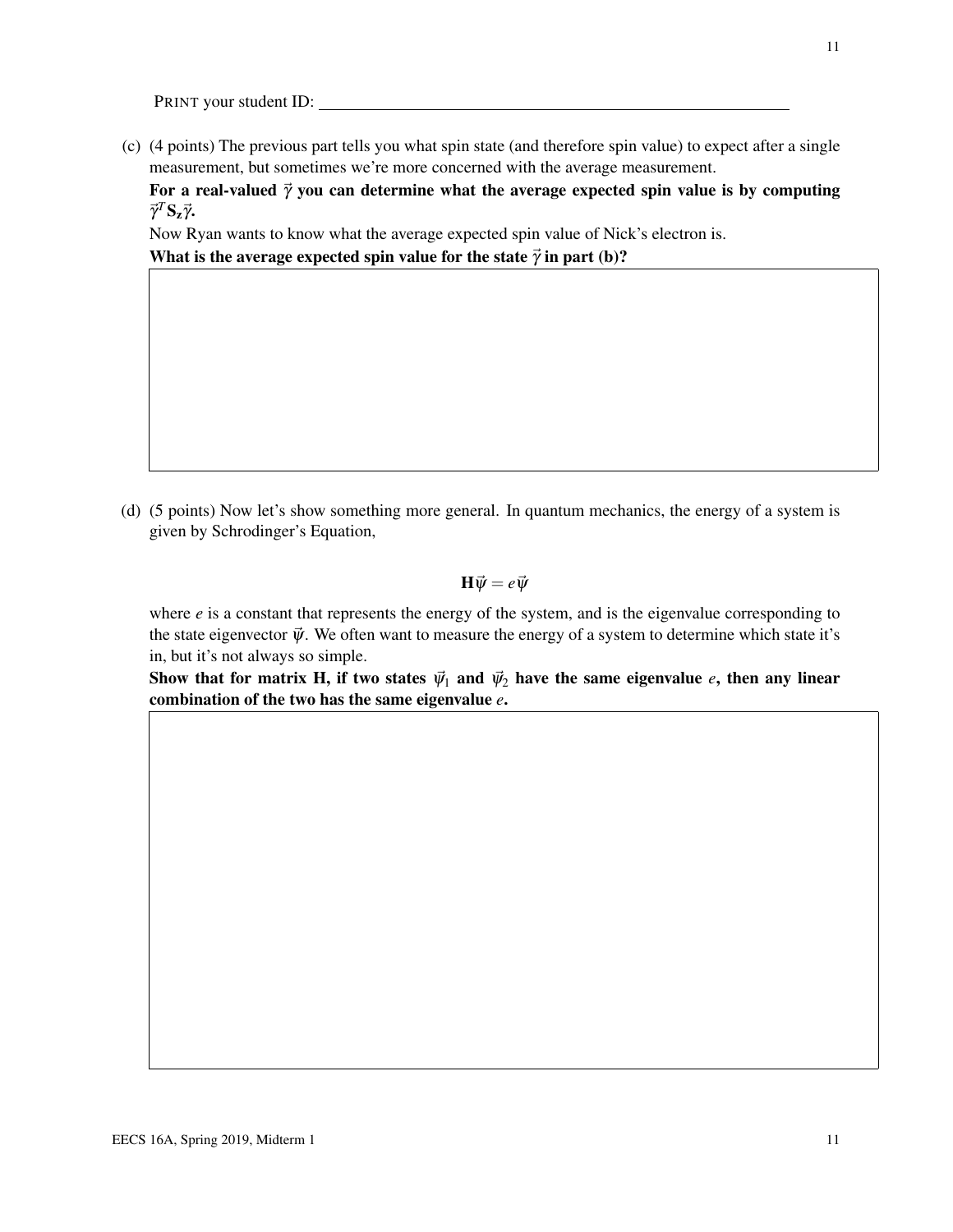#### 6. The Carp and the Dragons (16 points)

According to legend, there exists a magical river full of carp. Every year on January 1st, there is a special competition where each carp swims its hardest upstream, and those that successfully reach the top of the river become dragons. Every year on this day, 3/5 of the carp succeed, 1/10 perish during the arduous trip, and 3/10 give up but escape with their lives intact. On the other hand, 1/4 of the existing dragons die of old age. These transitions are represented in the diagram below:



(a) (2 point) If  $\vec{x} = \begin{bmatrix} x_C \\ x_C \end{bmatrix}$ *xD* is a vector where  $x_C$  and  $x_D$  are the number of carp and dragons, express the change in  $\vec{x}$  on January 1st as a matrix *A*. In other words, if  $\vec{x}$  is the vector before the contest, then  $A\vec{x}$ is the vector after the contest.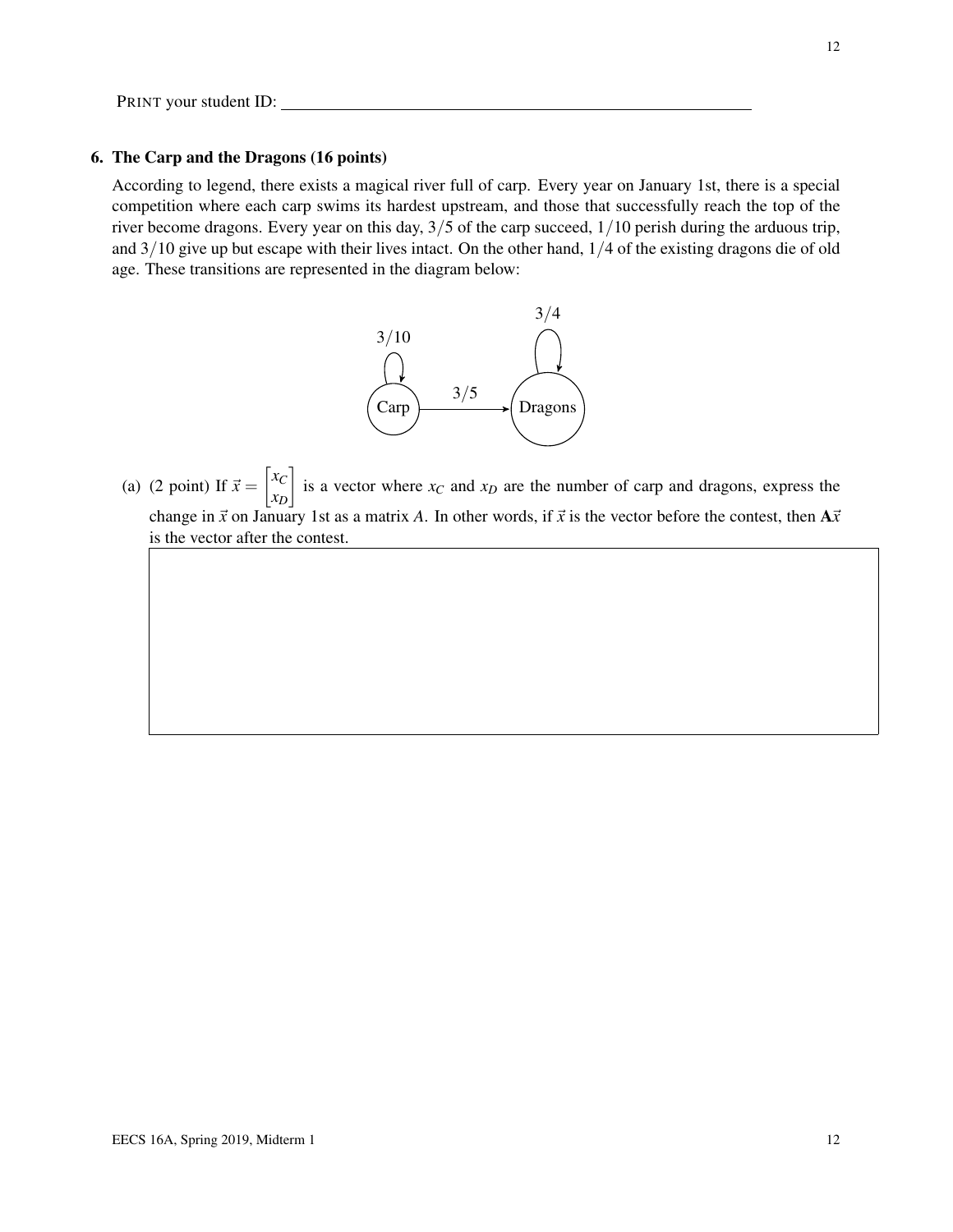(b) (2 point) In addition to the contest, over the course of one year, the dragons reproduce, and 4/5 of the dragons give birth to one carp each (dragons can only give birth to carp). On the other hand, 1/7 of the carp perish due to the harsh river conditions. The transitions are represented in the diagram below:



Write down a matrix **B** representing this change.

(c) (4 points) Regardless of your previous answers, let  $A = \begin{bmatrix} 1/5 & 0 \\ 7/10 & 2 \end{bmatrix}$ 7/10 3/4 and **B** =  $\begin{bmatrix} 1/3 & 1/3 \\ 0 & 1 \end{bmatrix}$ . Suppose that every year, we have the contest in (a) on Jan 1st, as well as the reproduction in (b) that occurs during the rest of the year. If  $\vec{x}$  is the carp-dragon vector on December 31st, 2019, find the matrix  $\vec{C}$ such that  $C\vec{x}$  is the carp-dragon vector on December 31st, 2020.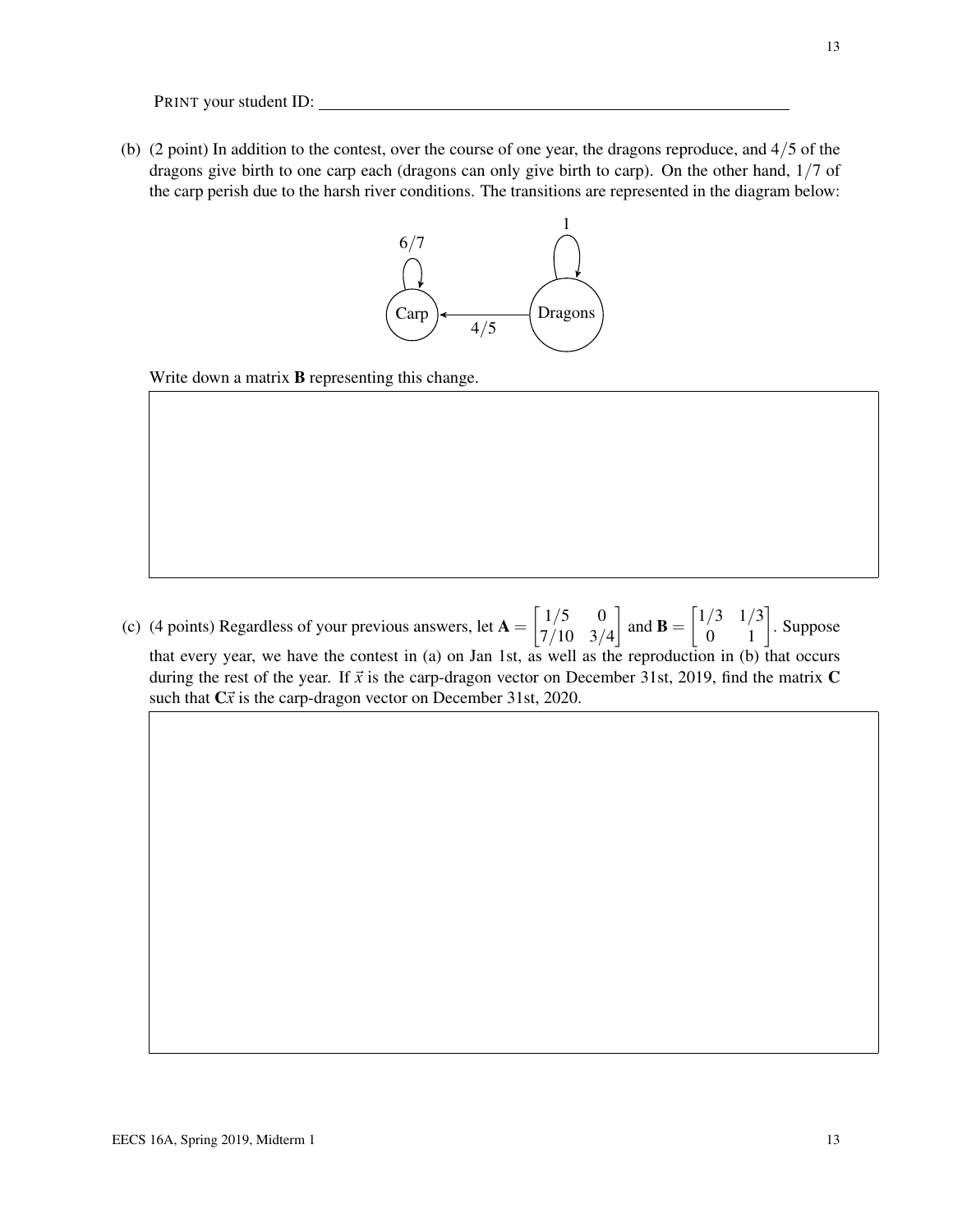(d) (8 points) Regardless of your answers above, let  $C = \begin{bmatrix} 1/2 & 1/4 \\ 1/2 & 2/4 \end{bmatrix}$ 1/2 3/4 . Suppose the pattern in (c) repeats every year, and we start with 900 carp and 0 dragons on December 31, 2019. Will the number of carp and dragons settle to some steady state? Please justify your answer. Furthermore, if the numbers do stabilize, please find the number of carp and dragons on December 31st in some year far into the future.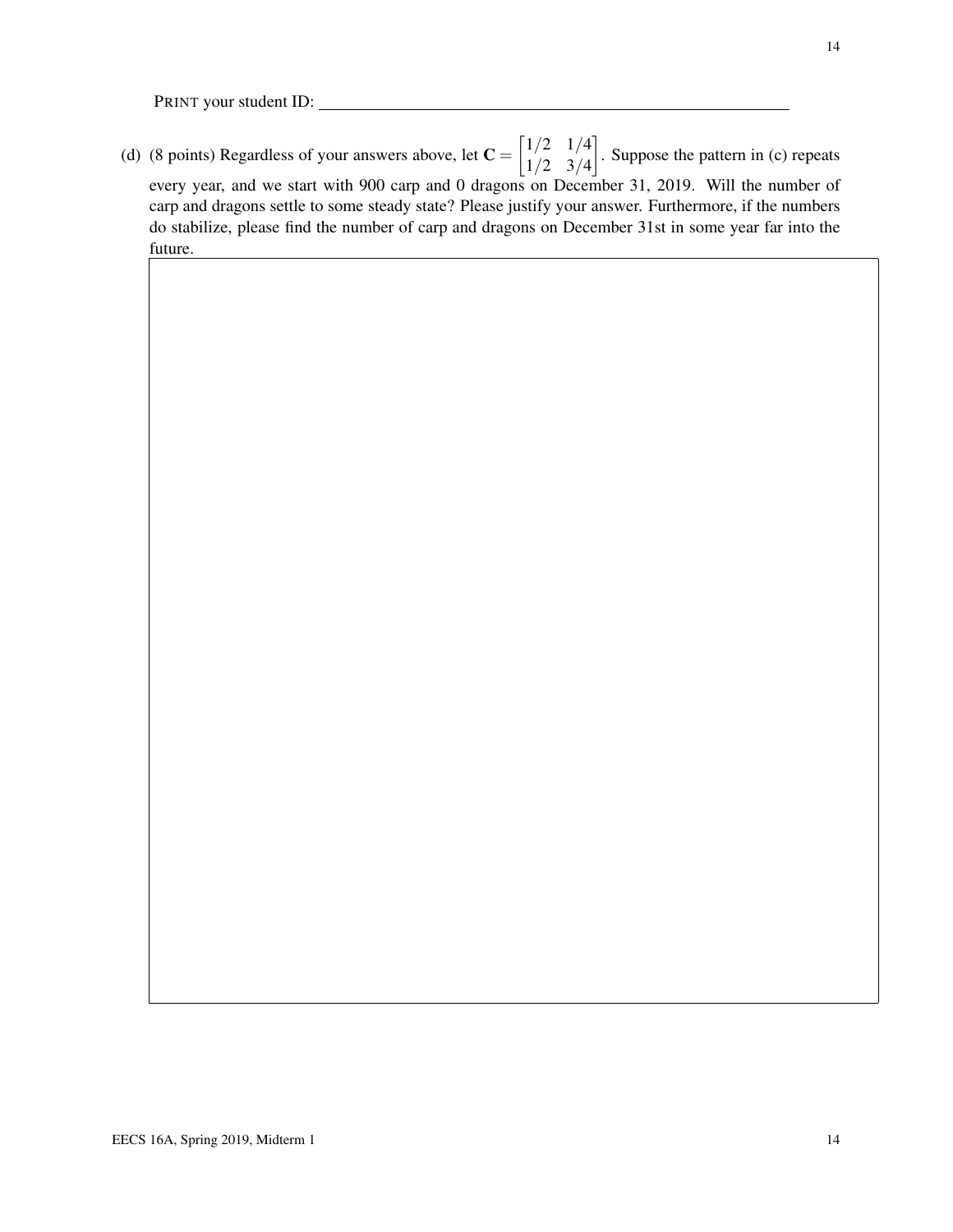#### 7. Three Dimensions of a Virtual Reality System (19 points)

A virtual reality (VR) game developer is attempting to build a set of basis vectors to represent every point in  $\mathbb{R}^3$ .

(a) (6 points) After coming up with a set of three basis vectors in  $\mathbb{R}^3$  and storing them in a 3  $\times$  3 matrix **A**, a power outage erased one element of every basis vector, i.e.

$$
\mathbf{A} = \begin{bmatrix} 1 & 0 & t \\ t & 1 & -1 \\ 1 & t & -1 \end{bmatrix},
$$

where  $t \in \mathbb{R}$  represents the number that was erased. Due to program restrictions, only one unique value for *t* can be substituted back into the erased elements to recover the set of basis vectors. The game developer is however not familiar with linear algebra. Using your understanding of linear independence, provide the game developer with the set of all possible real number values of *t* that they can use to ensure that A's columns make up a set of basis vectors.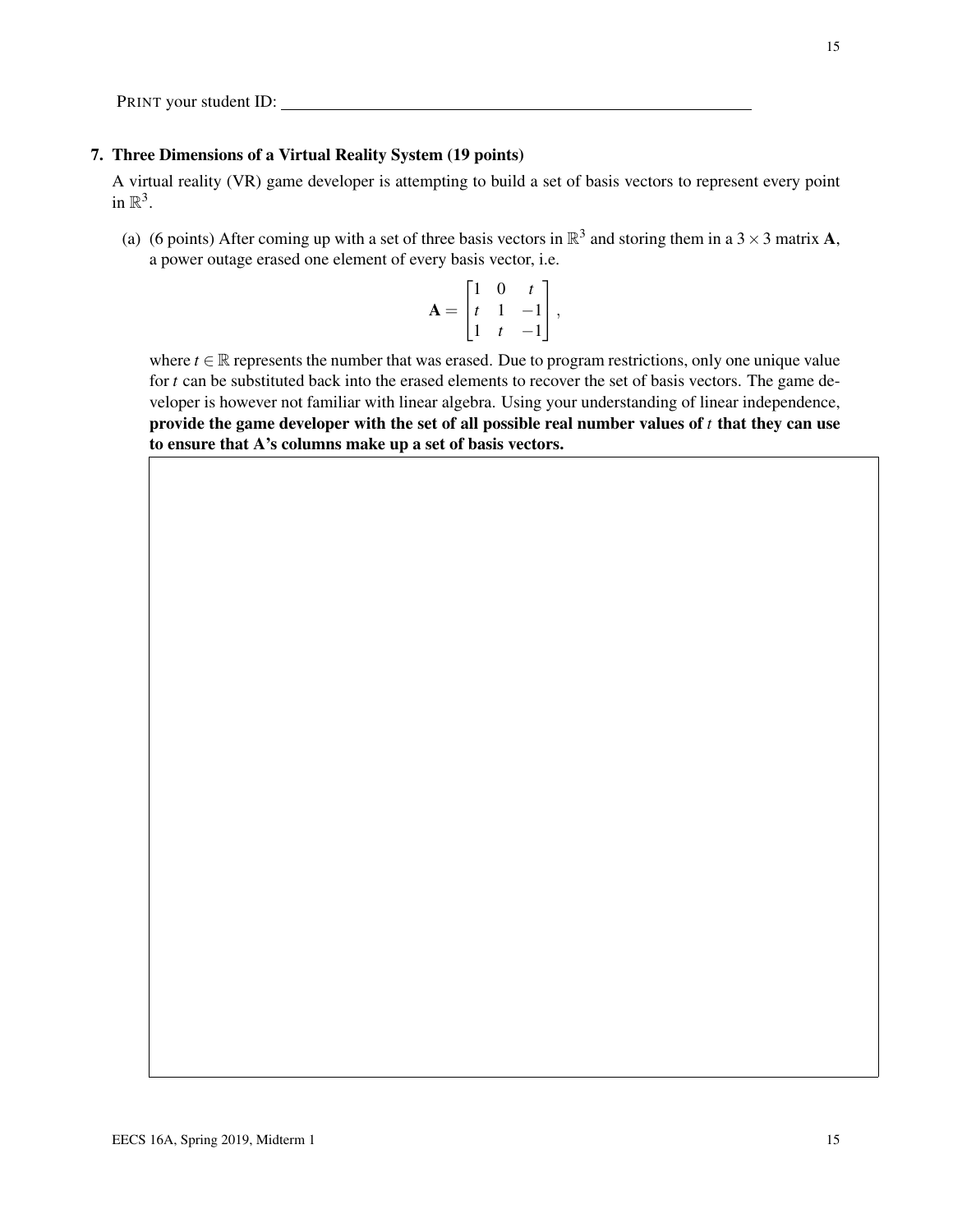(b) (7 points) The game developer now decides to test the game on the VR headset, which operates using a proprietary processor chip. In order to operate at a faster speed using lower power consumption, the processor calculates its own set of basis vectors  $\vec{w}_1$ ,  $\vec{w}_2$ , and  $\vec{w}_3$  using the developer's basis vectors as inputs. It denotes the input basis vectors as some arbitrary vectors  $\vec{v}_1$ ,  $\vec{v}_2$ , and  $\vec{v}_3$ , and then calculates its own set of three basis vectors  $\vec{w}_1$ ,  $\vec{w}_2$ , and  $\vec{w}_3$  such that

$$
\vec{w}_1 = \vec{v}_1
$$
  
\n
$$
\vec{w}_2 = b\vec{v}_3 - \vec{v}_2
$$
  
\n
$$
\vec{w}_3 = \vec{v}_1 + a\vec{v}_2 + \vec{v}_3,
$$

where  $a, b \in \mathbb{R}$ . The VR headset operating system asks that you specify what *a* and *b* must be so that  $\vec{w}_1$ ,  $\vec{w}_2$ , and  $\vec{w}_3$  make up a set of basis vectors given any arbitrary basis vectors  $\vec{v}_1$ ,  $\vec{v}_2$ , and  $\vec{v}_3$ . Knowing that  $\vec{v}_1$ ,  $\vec{v}_2$ , and  $\vec{v}_3$  are three arbitrary vectors that are linearly independent, **provide the game developer** with the set of all real number values of *a* and *b* such that  $\vec{w}_1$ ,  $\vec{w}_2$ , and  $\vec{w}_3$  make up a set of basis vectors. [Hint: the scalars *a* and *b* multiply every element of the vectors  $\vec{v}_2$  and  $\vec{v}_3$ , respectively, so it is possible to represent every vector as a scalar symbolically, and compactly write the system as follows:]

$$
\begin{bmatrix}\n(\vec{w}_1) \\
(\vec{w}_2) \\
(\vec{w}_3)\n\end{bmatrix} = \mathbf{A} \begin{bmatrix}\n(\vec{v}_1) \\
(\vec{v}_2) \\
(\vec{v}_3)\n\end{bmatrix},
$$

where **A** is a  $3 \times 3$  matrix.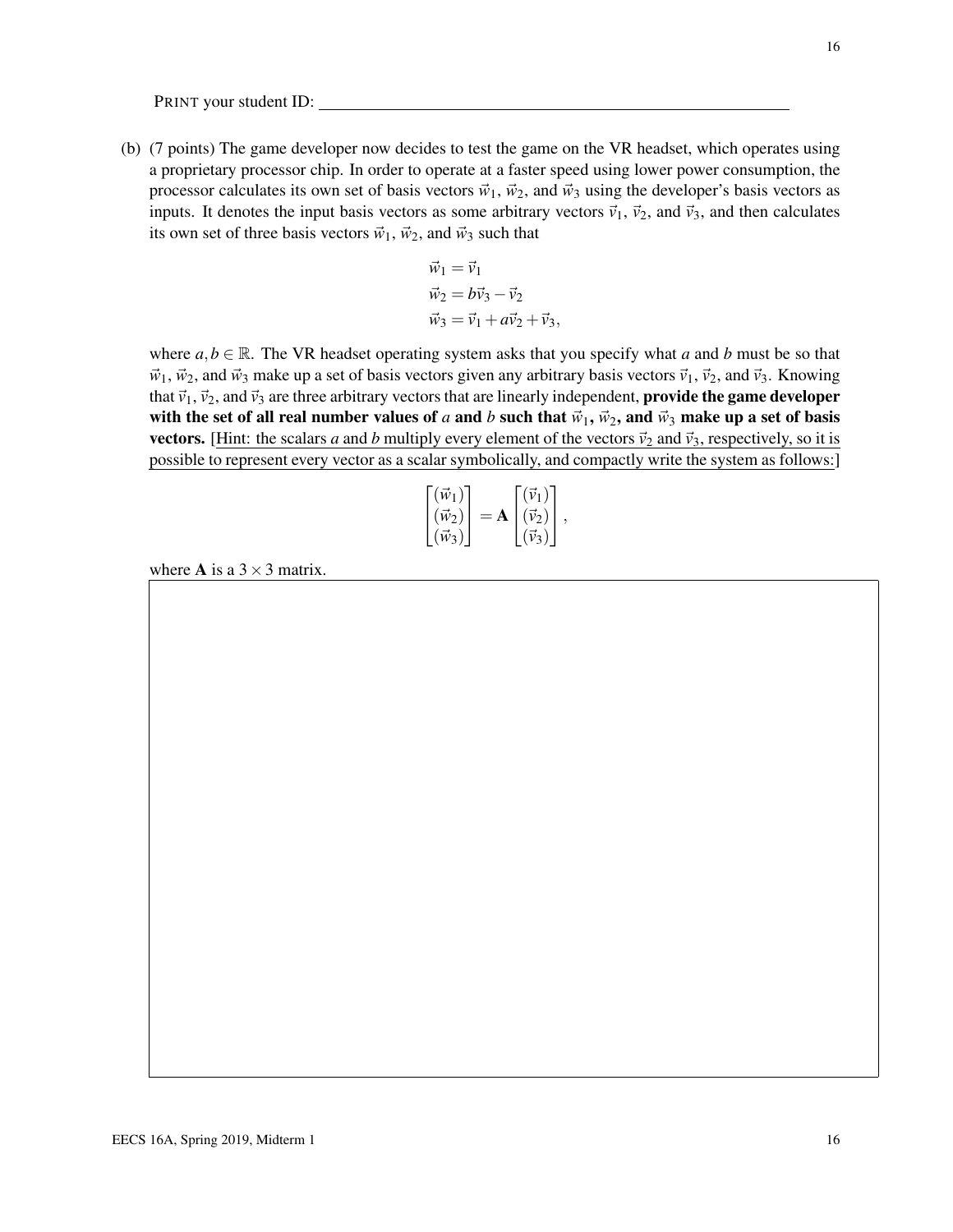(c) (6 points) For this part, let  $a = 1$  and  $b = -2$  in A from Part (b) [Hint: the pair of values  $a = 1$  and  $b = -2$  should be included in your answer to Part (b), i.e.]

$$
\mathbf{A} = \begin{bmatrix} 1 & 0 & 0 \\ 0 & -1 & -2 \\ 1 & 1 & 1 \end{bmatrix}.
$$

In other words, assume that the values for *a* and *b* comprise the following system of equations:

$$
\begin{bmatrix}\n(\vec{w}_1) \\
(\vec{w}_2) \\
(\vec{w}_3)\n\end{bmatrix} =\n\begin{bmatrix}\n1 & 0 & 0 \\
0 & -1 & -2 \\
1 & 1 & 1\n\end{bmatrix}\n\begin{bmatrix}\n(\vec{v}_1) \\
(\vec{v}_2) \\
(\vec{v}_3)\n\end{bmatrix}.
$$

The game developer would now like to have a matrix **B** that they can use to recover  $\vec{v}_1$ ,  $\vec{v}_2$ , and  $\vec{v}_3$  given  $\vec{w}_1$ ,  $\vec{w}_2$ , and  $\vec{w}_3$  via a simple matrix vector multiply. To elaborate, the game developers would like a  $3 \times 3$  matrix **B** that satisfies the following:

$$
\begin{bmatrix}\n(\vec{v}_1) \\
(\vec{v}_2) \\
(\vec{v}_3)\n\end{bmatrix} = \mathbf{B} \begin{bmatrix}\n(\vec{w}_1) \\
(\vec{w}_2) \\
(\vec{w}_3)\n\end{bmatrix}.
$$

What is B?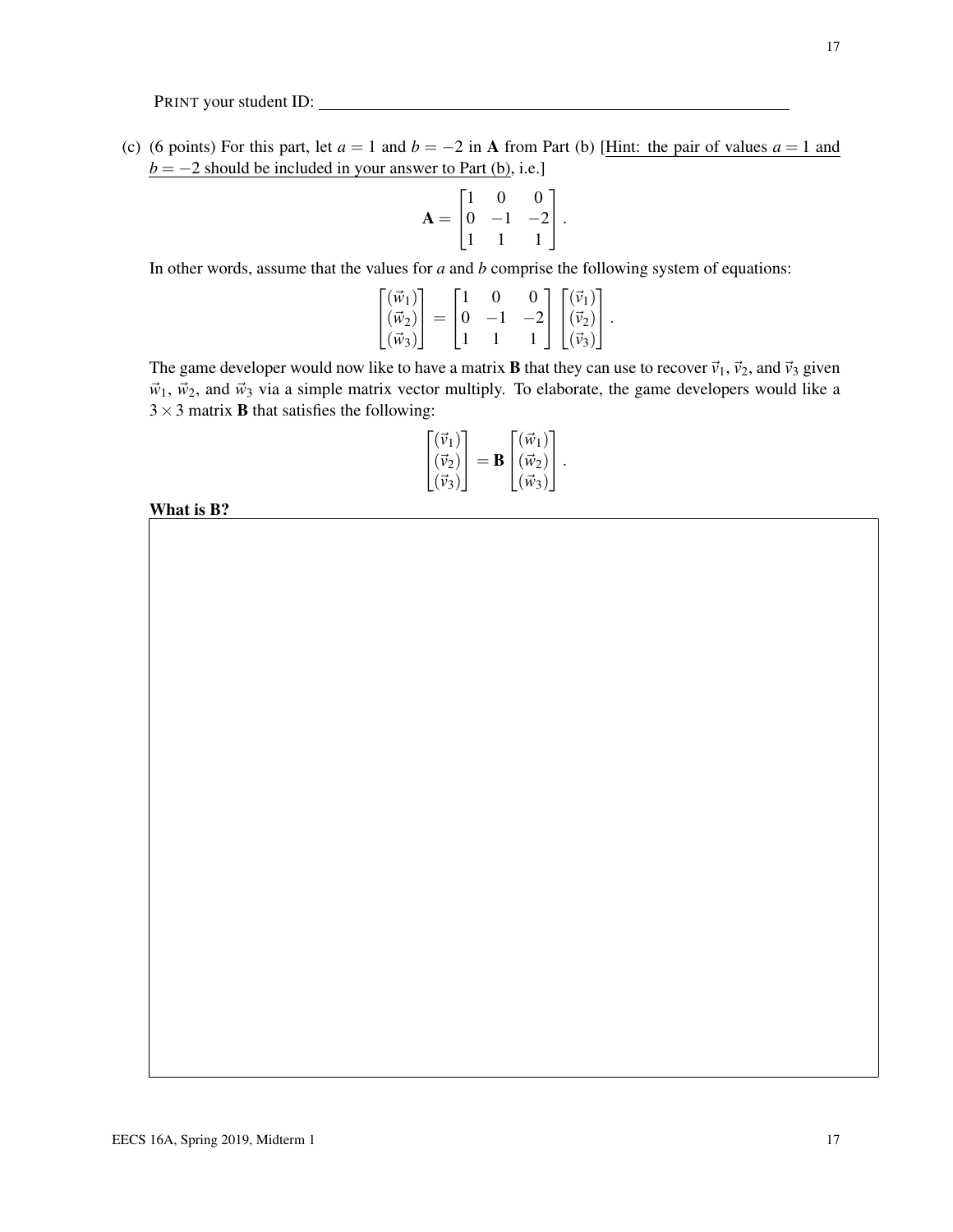#### 8. Population Stabilization(21 points)

After a large forest fire, an area of the California forest has burnt down. We would like to reintroduce populations of Bears, Trees, and Beavers into the burnt down forest. However, we need to be careful how many of each species to introduce into the area. Luckily, a team of conservationists have observed the number of each animal over time, and come up with a model shown below:



(a) (3 Points) Given the state vector  $\vec{x}$  shown below, we can represent the evolution of the system with the matrix equation shown below:

$$
\vec{x}[k] = \begin{bmatrix} x_r[k] \\ x_t[k] \\ x_v[k] \end{bmatrix}, \vec{x}[k+1] = \mathbf{A}\vec{x}[k]
$$

where  $x_r[k], x_t[k]$  and  $x_v[k]$  represents the number of Bears, Trees, and Beavers at a specific time step *t*. Given the diagram above, find the matrix A that represents this system. Is this system conservative?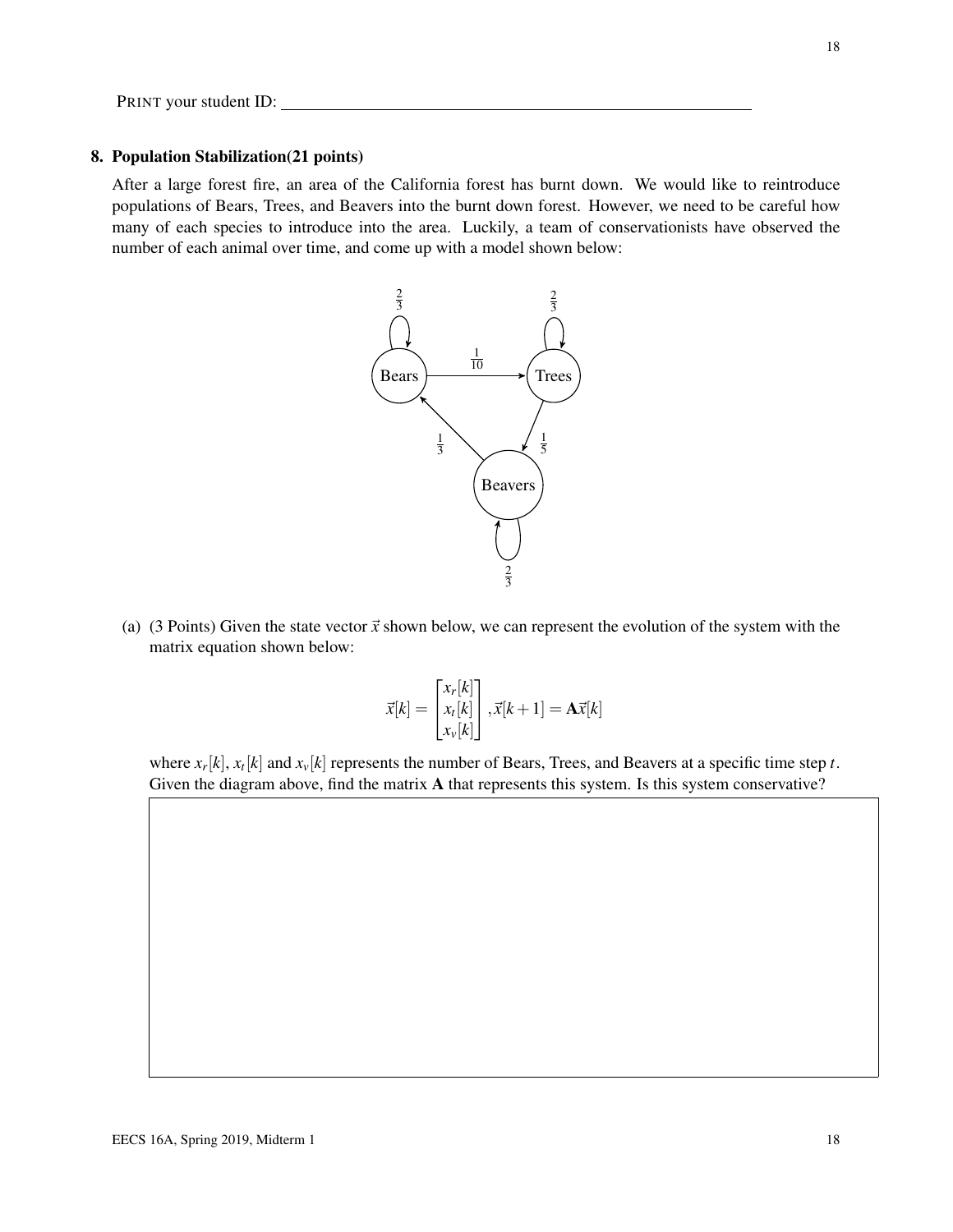(b) (10 Points) It turns out, an intern made a mistake counting the number of Bears. The conservationists went back and updated their model, this time they have provided you with a matrix B that represents the system.

$$
\vec{x}[k+1] = \begin{bmatrix} x_r[k+1] \\ x_l[k+1] \\ x_v[k+1] \end{bmatrix} = \mathbf{B} \begin{bmatrix} x_r[k] \\ x_l[k] \\ x_v[k] \end{bmatrix} = \begin{bmatrix} 1 & 0 & 0 \\ 0 & \frac{1}{2} & 1 \\ 0 & 1 & \frac{1}{2} \end{bmatrix} \begin{bmatrix} x_r[k] \\ x_l[k] \\ x_v[k] \end{bmatrix}
$$

Find the eigenvalues and eigenvectors of this matrix.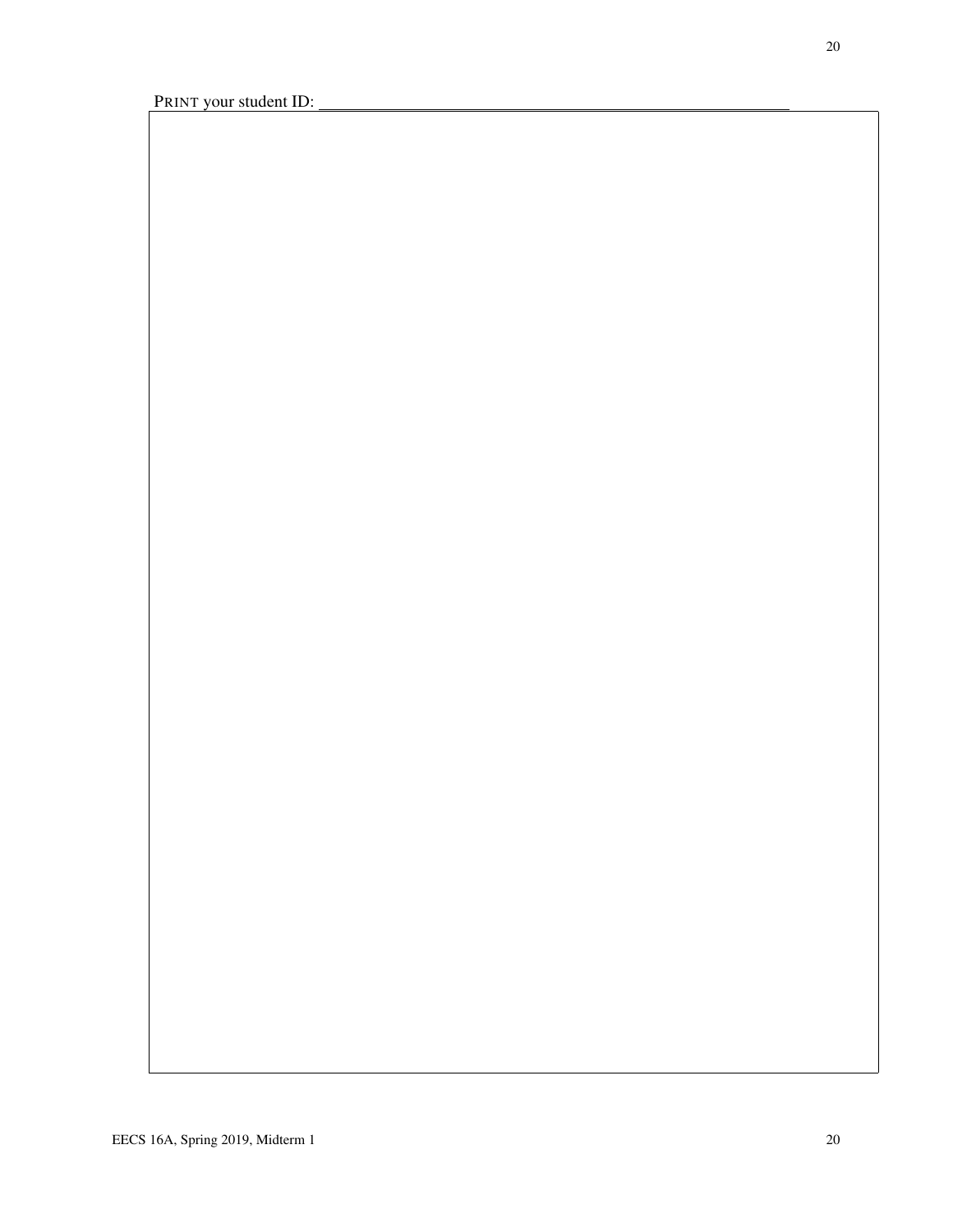(c) (8 Points) It turns out the conservationists made a mistake again. Apologetic, this time they provide you with the eigenvalues and eigenvectors of the matrix C that represents the system:

$$
\left(\lambda_1 = 2, \vec{v}_1 = \begin{bmatrix} 1 \\ 1 \\ 1 \end{bmatrix}\right), \left(\lambda_2 = 1, \vec{v}_2 = \begin{bmatrix} 0 \\ 1 \\ 1 \end{bmatrix}\right), \left(\lambda_3 = \frac{1}{2}, \vec{v}_3 = \begin{bmatrix} 1 \\ 1 \\ 2 \end{bmatrix}\right)
$$

You are trying to select the number of the bears, trees, and beavers to introduce in the forest, that is, you are trying to find a vector  $\vec{x}[0]$ .

i. (4 Points) Describe the set of vectors  $V_1$  such that if  $\vec{x}[0]$  was an element of  $V_1$ , then the total number of animals in this system to would eventually go to 0. Does the set of vectors form a subspace of  $\mathbb{R}^3$ ? Simply state whether the set of vectors form a subspace or not, you do not need to provide a proof.

ii. (4 Points) Describe the set of vectors  $V_2$  such that if  $\vec{x}[0]$  was an element of  $V_2$ , then the total number of animals in this system grows unbounded. Does the set of vectors form a subspace of  $\mathbb{R}^3$ ? Simply state whether the set of vectors form a subspace or not, you do not need to provide a proof.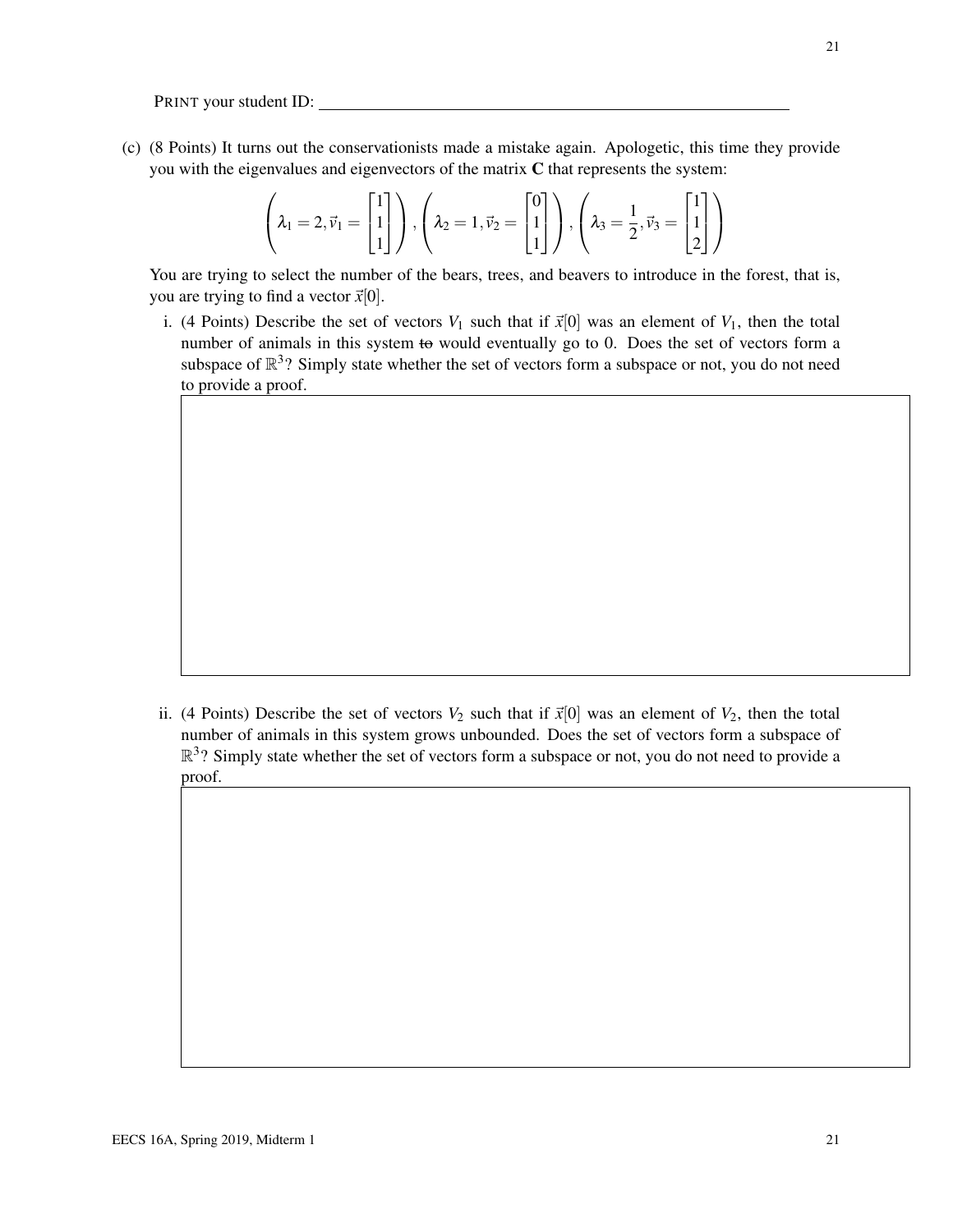Extra page for scratchwork. Work on this page will NOT be graded.